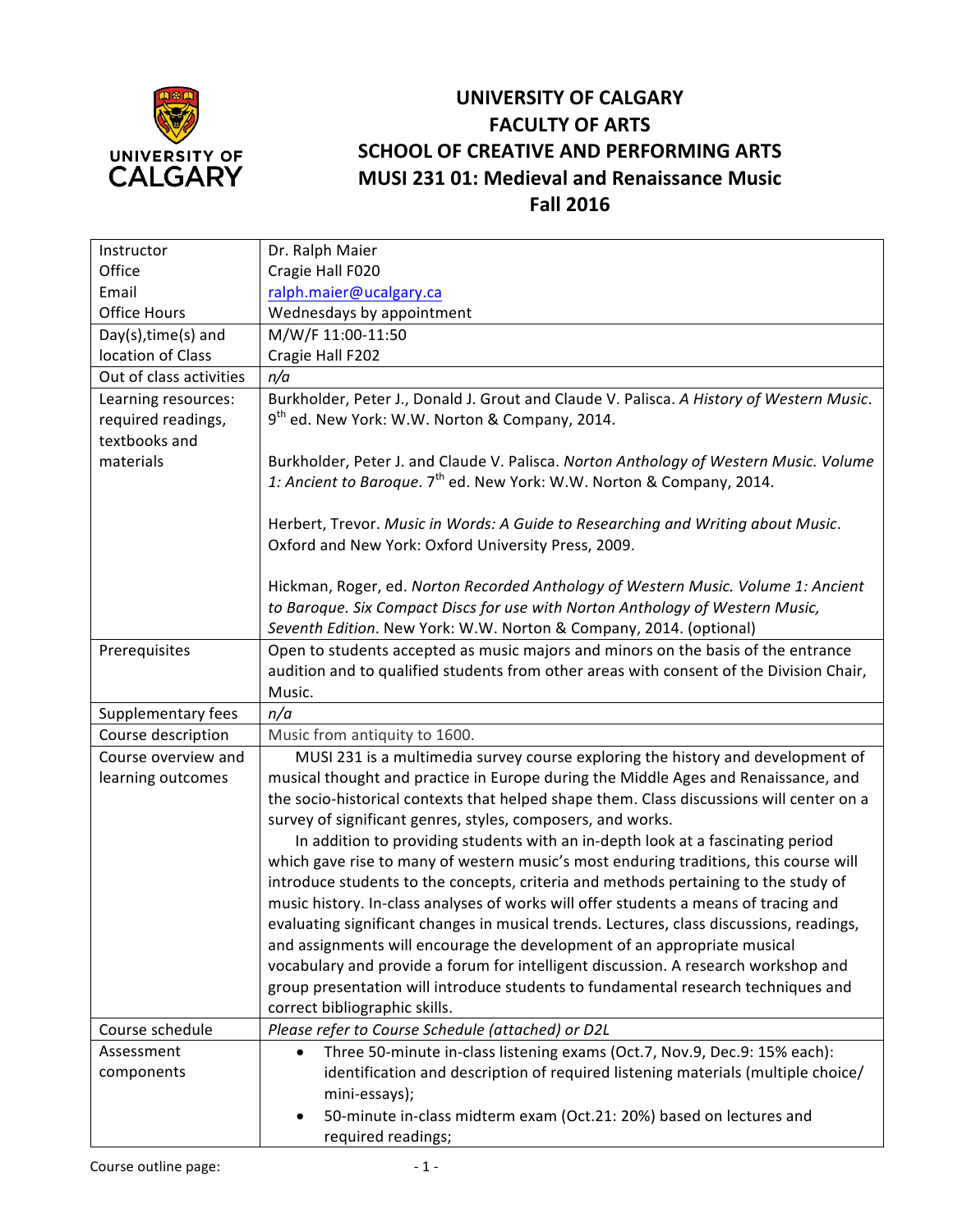|                            |                                                                                                                                                                                                                                                                                                                                                                                                                          | becomes B+, etc.). | Group presentation (one of the following: Sept.30, Oct.14, Oct.28 Nov.18, or<br>Dec.2: 10%); topics will be assigned during the first few weeks of term;<br>students must submit a hard copy of the presentation with bibliography;<br>Final exam (scheduled by the Office of the Registrar: 25%)<br>Please note: Make-up exams will not be scheduled without the most<br>compelling reasons and must be accompanied by appropriate documentation.<br>Late work will be penalized by one grade increment per day (A becomes A-, A- |  |  |  |  |
|----------------------------|--------------------------------------------------------------------------------------------------------------------------------------------------------------------------------------------------------------------------------------------------------------------------------------------------------------------------------------------------------------------------------------------------------------------------|--------------------|------------------------------------------------------------------------------------------------------------------------------------------------------------------------------------------------------------------------------------------------------------------------------------------------------------------------------------------------------------------------------------------------------------------------------------------------------------------------------------------------------------------------------------|--|--|--|--|
|                            |                                                                                                                                                                                                                                                                                                                                                                                                                          |                    | The grading scheme for all course assignments and exams is as follows:                                                                                                                                                                                                                                                                                                                                                                                                                                                             |  |  |  |  |
|                            |                                                                                                                                                                                                                                                                                                                                                                                                                          |                    | 96% and over = A+; 91-95% = A; 86-90% = A-; 81-85% = B+; 76-80% = B; 71-75% = B-;<br>66-70% = C+; 61-65% = C; 56-60% = C-; 50-55% = D; Below 50%: F.                                                                                                                                                                                                                                                                                                                                                                               |  |  |  |  |
| Assessment<br>expectations | Expectations for Writing: All written work will be evaluated in terms of content, form<br>and language competency. Writing skills are important to academic study across all<br>disciplines. Consequently, instructors may use their assessment of writing quality as a<br>factor in the evaluation of student work. Please refer to the Undergraduate Calendar<br>E.2 Writing Across the Curriculum policy for details. |                    |                                                                                                                                                                                                                                                                                                                                                                                                                                                                                                                                    |  |  |  |  |
|                            | Calendar E.3 Attendance for details.                                                                                                                                                                                                                                                                                                                                                                                     |                    | Expectations for Attendance and Participation: Please refer to the Undergraduate                                                                                                                                                                                                                                                                                                                                                                                                                                                   |  |  |  |  |
|                            |                                                                                                                                                                                                                                                                                                                                                                                                                          |                    | Guidelines for Formatting Assignments: Please consult the Chicago Manual of Style                                                                                                                                                                                                                                                                                                                                                                                                                                                  |  |  |  |  |
|                            | Late Assignments: Make-up exams will not be scheduled without the most compelling<br>reasons and must be accompanied by appropriate documentation. Late work will be<br>penalized by one grade increment per day (A becomes A-, A- becomes B+, etc.).<br>Criteria That Must Be Met To Pass: A passing grade will only be awarded where                                                                                   |                    |                                                                                                                                                                                                                                                                                                                                                                                                                                                                                                                                    |  |  |  |  |
|                            | listening.                                                                                                                                                                                                                                                                                                                                                                                                               |                    | students convincingly demonstrate a working familiarity of the music, composers,<br>genres and cultures represented in class lectures, course readings and required                                                                                                                                                                                                                                                                                                                                                                |  |  |  |  |
| Grading scale              |                                                                                                                                                                                                                                                                                                                                                                                                                          |                    | For the course as a whole, letter grades should be understood as follows, as outlined in                                                                                                                                                                                                                                                                                                                                                                                                                                           |  |  |  |  |
|                            | 2016-2017:                                                                                                                                                                                                                                                                                                                                                                                                               |                    | the section F.2 Undergraduate Grading System of the Undergraduate Calendar for                                                                                                                                                                                                                                                                                                                                                                                                                                                     |  |  |  |  |
|                            | Grade                                                                                                                                                                                                                                                                                                                                                                                                                    | GPA                | Description                                                                                                                                                                                                                                                                                                                                                                                                                                                                                                                        |  |  |  |  |
|                            | A+                                                                                                                                                                                                                                                                                                                                                                                                                       | 4.00               | Outstanding.                                                                                                                                                                                                                                                                                                                                                                                                                                                                                                                       |  |  |  |  |
|                            | Α                                                                                                                                                                                                                                                                                                                                                                                                                        | 4.00               | Excellent - superior performance, showing comprehensive<br>understanding of subject matter.                                                                                                                                                                                                                                                                                                                                                                                                                                        |  |  |  |  |
|                            | А-                                                                                                                                                                                                                                                                                                                                                                                                                       | 3.70               |                                                                                                                                                                                                                                                                                                                                                                                                                                                                                                                                    |  |  |  |  |
|                            | B+                                                                                                                                                                                                                                                                                                                                                                                                                       | 3.30               |                                                                                                                                                                                                                                                                                                                                                                                                                                                                                                                                    |  |  |  |  |
|                            | В                                                                                                                                                                                                                                                                                                                                                                                                                        | 3.00               | Good - clearly above average performance with knowledge<br>of subject matter generally complete.                                                                                                                                                                                                                                                                                                                                                                                                                                   |  |  |  |  |
|                            | B-                                                                                                                                                                                                                                                                                                                                                                                                                       | 2.70               |                                                                                                                                                                                                                                                                                                                                                                                                                                                                                                                                    |  |  |  |  |
|                            | $C+$                                                                                                                                                                                                                                                                                                                                                                                                                     | 2.30               |                                                                                                                                                                                                                                                                                                                                                                                                                                                                                                                                    |  |  |  |  |
|                            | $\mathsf C$                                                                                                                                                                                                                                                                                                                                                                                                              | 2.00               | Satisfactory - basic understanding of the subject matter.                                                                                                                                                                                                                                                                                                                                                                                                                                                                          |  |  |  |  |
|                            | $C-$                                                                                                                                                                                                                                                                                                                                                                                                                     | 1.70               | Receipt of a grade point average of 1.70 may not be<br>sufficient for promotion or graduation. (See individual                                                                                                                                                                                                                                                                                                                                                                                                                     |  |  |  |  |
|                            |                                                                                                                                                                                                                                                                                                                                                                                                                          |                    | undergraduate faculty regulations.)                                                                                                                                                                                                                                                                                                                                                                                                                                                                                                |  |  |  |  |
|                            | D+                                                                                                                                                                                                                                                                                                                                                                                                                       | 1.30               |                                                                                                                                                                                                                                                                                                                                                                                                                                                                                                                                    |  |  |  |  |
|                            | D                                                                                                                                                                                                                                                                                                                                                                                                                        | 1.00               | Minimal pass - marginal performance; generally insufficient<br>preparation for subsequent courses in the same subject.                                                                                                                                                                                                                                                                                                                                                                                                             |  |  |  |  |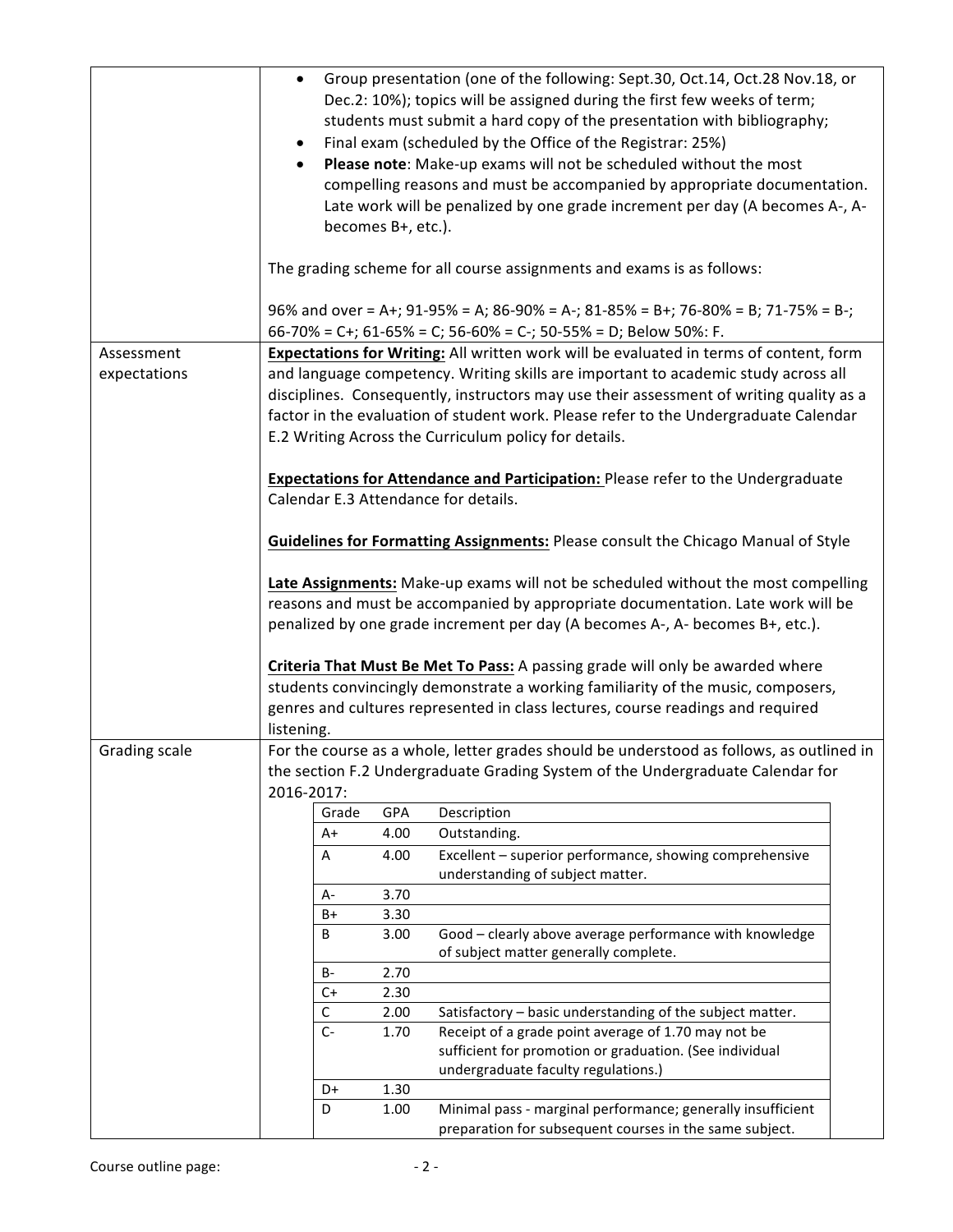|                                              |                                                                                                                                                                                                     | F<br>0                           | Fail - unsatisfactory performance or failure to meet course                                       |  |  |  |  |  |  |
|----------------------------------------------|-----------------------------------------------------------------------------------------------------------------------------------------------------------------------------------------------------|----------------------------------|---------------------------------------------------------------------------------------------------|--|--|--|--|--|--|
|                                              |                                                                                                                                                                                                     |                                  | requirements.                                                                                     |  |  |  |  |  |  |
| Academic                                     | Students seeking an accommodation based on disability or medical concerns should contact                                                                                                            |                                  |                                                                                                   |  |  |  |  |  |  |
| accommodation                                | Student Accessibility Services (SAS); SAS will process the request and issue letters of                                                                                                             |                                  |                                                                                                   |  |  |  |  |  |  |
|                                              | accommodation to instructors. For additional information on support services and                                                                                                                    |                                  |                                                                                                   |  |  |  |  |  |  |
|                                              | accommodations for students with disabilities, visit ucalgary.ca/access/. Students who require                                                                                                      |                                  |                                                                                                   |  |  |  |  |  |  |
|                                              | an accommodation in relation to their coursework based on a protected ground other than                                                                                                             |                                  |                                                                                                   |  |  |  |  |  |  |
|                                              | disability should communicate this need in writing to their Instructor.                                                                                                                             |                                  |                                                                                                   |  |  |  |  |  |  |
|                                              | The full policy on Student Accommodations is available                                                                                                                                              |                                  |                                                                                                   |  |  |  |  |  |  |
|                                              | at ucalgary.ca/policies/files/policies/student-accommodation-policy_0.pdf.                                                                                                                          |                                  |                                                                                                   |  |  |  |  |  |  |
| Academic integrity,                          | The University of Calgary is committed to the highest standards of academic integrity and                                                                                                           |                                  |                                                                                                   |  |  |  |  |  |  |
| plagiarism                                   | honesty. Students are expected to be familiar with these standards regarding academic                                                                                                               |                                  |                                                                                                   |  |  |  |  |  |  |
|                                              | honesty and to uphold the policies of the University in this respect. Students are referred to the                                                                                                  |                                  |                                                                                                   |  |  |  |  |  |  |
|                                              | section on plagiarism in the University Calendar (ucalgary.ca/pubs/calendar/current/k-2.html)                                                                                                       |                                  |                                                                                                   |  |  |  |  |  |  |
|                                              | and are reminded that plagiarism-- Using any source whatsoever without clearly documenting                                                                                                          |                                  |                                                                                                   |  |  |  |  |  |  |
|                                              | it-is an extremely serious academic offence. Consequences include failure on the assignment,                                                                                                        |                                  |                                                                                                   |  |  |  |  |  |  |
|                                              |                                                                                                                                                                                                     |                                  | failure in the course and possibly suspension or expulsion from the university. You must          |  |  |  |  |  |  |
|                                              |                                                                                                                                                                                                     |                                  | document not only direct quotations but also paraphrases and ideas where they appear in your      |  |  |  |  |  |  |
|                                              |                                                                                                                                                                                                     |                                  | text. A reference list at the end is insufficient by itself. Readers must be able to tell exactly |  |  |  |  |  |  |
|                                              |                                                                                                                                                                                                     |                                  | where your words and ideas end and other people's words and ideas begin. This includes            |  |  |  |  |  |  |
|                                              | assignments submitted in non-traditional formats such as Web pages or visual media, and                                                                                                             |                                  |                                                                                                   |  |  |  |  |  |  |
|                                              | material taken from such sources. Please consult your instructor or the Student Success Centre                                                                                                      |                                  |                                                                                                   |  |  |  |  |  |  |
|                                              |                                                                                                                                                                                                     |                                  | (TFDL 3rd Floor) if you have any questions regarding how to document sources.                     |  |  |  |  |  |  |
| Student misconduct                           |                                                                                                                                                                                                     |                                  | ucalgary.ca/pubs/calendar/current/k.html                                                          |  |  |  |  |  |  |
| <b>FOIP</b>                                  |                                                                                                                                                                                                     | ucalgary.ca/secretariat/privacy  |                                                                                                   |  |  |  |  |  |  |
| <b>Emergency evacuation</b>                  |                                                                                                                                                                                                     |                                  | Assembly points for emergencies have been identified across campus. THE PRIMARY                   |  |  |  |  |  |  |
|                                              |                                                                                                                                                                                                     |                                  | ASSEMBLY POINT FOR CRAIGIE HALL IS THE PROFESSIONAL FACULTIES FOOD COURT. For                     |  |  |  |  |  |  |
|                                              |                                                                                                                                                                                                     |                                  | more information, see the University of Calgary's Emergency Management website:                   |  |  |  |  |  |  |
|                                              |                                                                                                                                                                                                     |                                  | ucalgary.ca/emergencyplan/assemblypoints                                                          |  |  |  |  |  |  |
| Internet and electronic                      |                                                                                                                                                                                                     | elearn.ucalgary.ca/category/d2l/ |                                                                                                   |  |  |  |  |  |  |
| communication device                         |                                                                                                                                                                                                     |                                  | ucalgary.ca/emergencyplan/emergency-instructions/uc-emergency-app                                 |  |  |  |  |  |  |
|                                              |                                                                                                                                                                                                     |                                  | The in-class use of computers may be approved by your Instructor. Cell phones and other           |  |  |  |  |  |  |
|                                              |                                                                                                                                                                                                     |                                  | electronic communication devices should be silenced or turned off upon entering the               |  |  |  |  |  |  |
|                                              |                                                                                                                                                                                                     |                                  | classroom. If you violate the Instructor's policy regarding the use of electronic communication   |  |  |  |  |  |  |
|                                              | devices in the classroom, you may be asked to leave the classroom; repeated abuse may result                                                                                                        |                                  |                                                                                                   |  |  |  |  |  |  |
|                                              | in a charge of misconduct. No audio or video recording of any kind is allowed in class without<br>explicit permission of the Instructor.                                                            |                                  |                                                                                                   |  |  |  |  |  |  |
| Safewalk                                     |                                                                                                                                                                                                     |                                  |                                                                                                   |  |  |  |  |  |  |
|                                              |                                                                                                                                                                                                     |                                  | 220-5333 anytime. ucalgary.ca/security/safewalk                                                   |  |  |  |  |  |  |
| Students' union and<br>ombudsperson contacts |                                                                                                                                                                                                     |                                  | Student Union: su.ucalgary.ca/about/who-we-are/elected-officials/                                 |  |  |  |  |  |  |
|                                              |                                                                                                                                                                                                     | arts4@su.ucalgary.ca             | Faculty of Arts reps: arts1@su.ucalgary.ca; arts2@su.ucalgary.ca; arts3@su.ucalgary.ca;           |  |  |  |  |  |  |
|                                              |                                                                                                                                                                                                     |                                  | Graduate Student's Association: ucalgary.ca/pubs/calendar/grad/current/graduate-students-         |  |  |  |  |  |  |
|                                              |                                                                                                                                                                                                     | association-gsa-grad.html        |                                                                                                   |  |  |  |  |  |  |
|                                              |                                                                                                                                                                                                     |                                  | Student Ombudsman: ucalgary.ca/ombuds/contact                                                     |  |  |  |  |  |  |
| Midterm and final                            |                                                                                                                                                                                                     |                                  | Final examinations may be scheduled at any time during the examination period (12-22              |  |  |  |  |  |  |
| examination scheduling                       |                                                                                                                                                                                                     |                                  | December for Fall 2016 term; 15-26 April for Winter 2017 term); students should therefore         |  |  |  |  |  |  |
|                                              |                                                                                                                                                                                                     |                                  | avoid making prior travel, employment, or other commitments for this period. If a student is      |  |  |  |  |  |  |
|                                              |                                                                                                                                                                                                     |                                  | unable to write an exam through no fault of his or her own for medical or other valid reasons,    |  |  |  |  |  |  |
|                                              |                                                                                                                                                                                                     |                                  | documentation must be provided and an opportunity to write the missed exam may be                 |  |  |  |  |  |  |
|                                              |                                                                                                                                                                                                     |                                  |                                                                                                   |  |  |  |  |  |  |
|                                              | given. Students are encouraged to review all examination policies and procedures:<br>ucalgary.ca/registrar/exams/deferred final                                                                     |                                  |                                                                                                   |  |  |  |  |  |  |
| Deferrals of                                 |                                                                                                                                                                                                     |                                  | It is possible to request a deferral of term work or final examinations for reasons of illness,   |  |  |  |  |  |  |
| exams/term work                              |                                                                                                                                                                                                     |                                  |                                                                                                   |  |  |  |  |  |  |
|                                              | accident, family or domestic affliction, or religious obligations. Please check with your advisor if<br>any of these issues make it impossible for you to sit an exam or finish term work by stated |                                  |                                                                                                   |  |  |  |  |  |  |
|                                              |                                                                                                                                                                                                     |                                  | deadlines. ucalgary.ca/registrar/exams/deferred final                                             |  |  |  |  |  |  |
|                                              |                                                                                                                                                                                                     |                                  | ucalgary.ca/pubs/calendar/current/g-6.html                                                        |  |  |  |  |  |  |
|                                              |                                                                                                                                                                                                     |                                  |                                                                                                   |  |  |  |  |  |  |